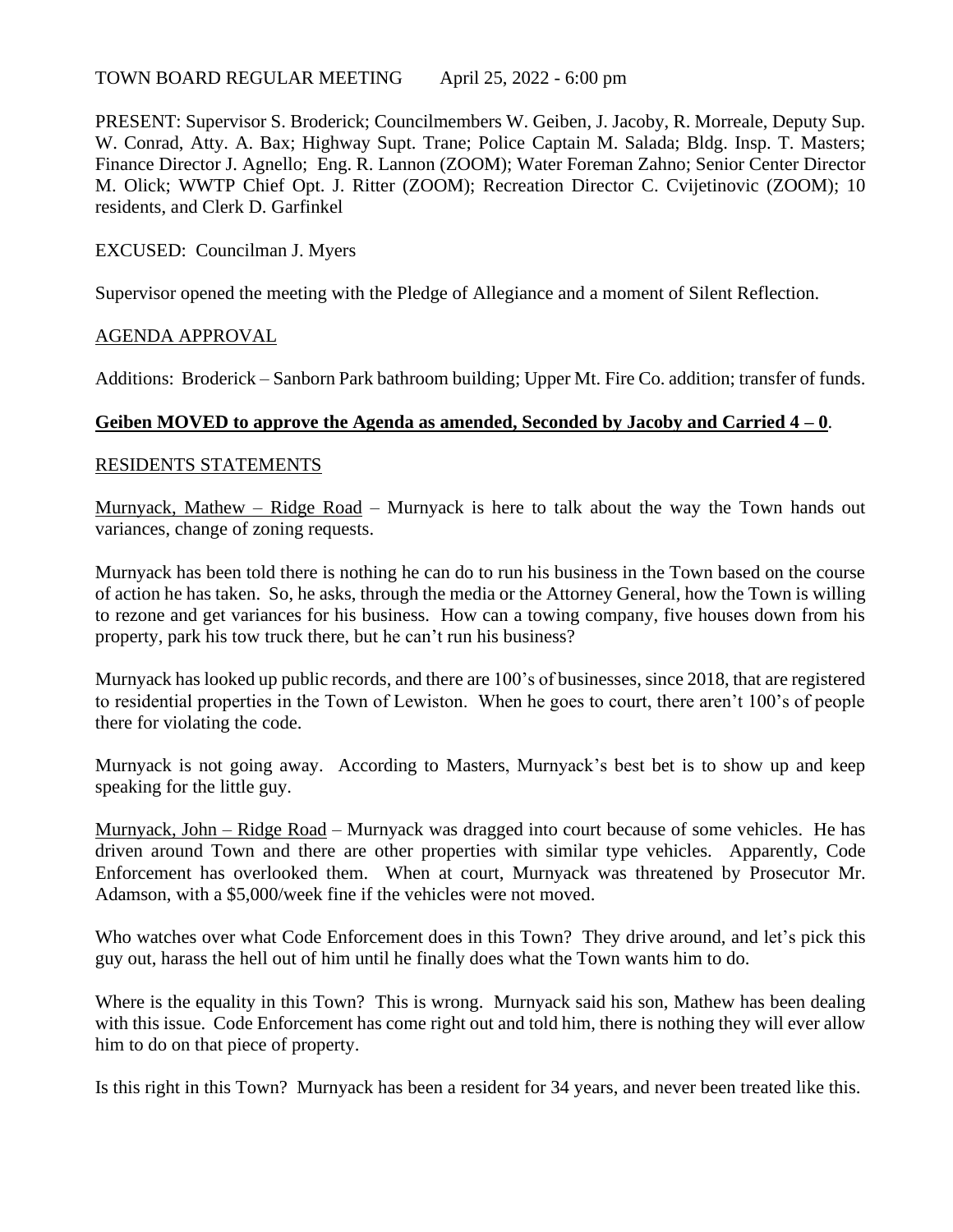### TOWN BOARD REGULAR MEETING April 25, 2022 - 6:00 pm

Five properties down from his son, the individual got a variance to put up a building to park his tow truck; but his son can't get a variance to be able to run a business on a transitional piece of property.

The Board is the over-sight of Code Enforcement, will you be looking into this?

Broderick said he has. Broderick asked if he is talking about property on Route 31. Murnyack said yes. Broderick said there are businesses on 31 that were issued Special Use Permits in the past.

Masters said Special Use Permits were stopped in 2012.

Broderick said a Special Use Permit cannot be issued to Murnyack, for the operation of a tree business, for the property on Route 31.

Murnyack asked how can the individual run his business, park his commercial vehicle on his residential property, and put up a building to do it.

Masters said this individual has a height variance for a garage. Tow trucks fall under a special category. The judge has taken Jimmy Page's towing to court. The judge ruled that a tow truck doesn't fit in the commercial vehicle category and the Town law does not have a strong enough definition of a commercial vehicle.

Murnyack was told since his son, Mathew had a chipper parked on his property, which is not a commercial vehicle, that it is not allowed on the property.

Murnyack provided Masters a list of properties where this was happening. Broderick said the properties have Special Use Permit, prior to 2012. Masters said there has not been a Special Use Permit issued since 2012, unless it is written in the law.

Masters told Murnyack that any property on his list that was valid, to be in violation, is being addressed.

Broderick told Murnyack to call the office, set up an appointment and they can discuss further.

#### DEPARTMENT HEAD STATEMENTS

Captain Michael Salada – Last week the Police Dept. spent time at Lewiston-Porter with Active Shooter Drills. All officers are up to date on the new training. The Dept. is getting ready for the busy festival and concert season.

Water Foreman Zahno – Award Bid for Truck

Dump truck placed on Auctions International. Final bid received is \$830.00.

# **Morreale MOVED to accept the low bid of \$830 for the 1990 Ford F700 Dump Truck from the Water Dept., Seconded by Jacoby and Carried 4 – 0**.

Highway Superintendent Trane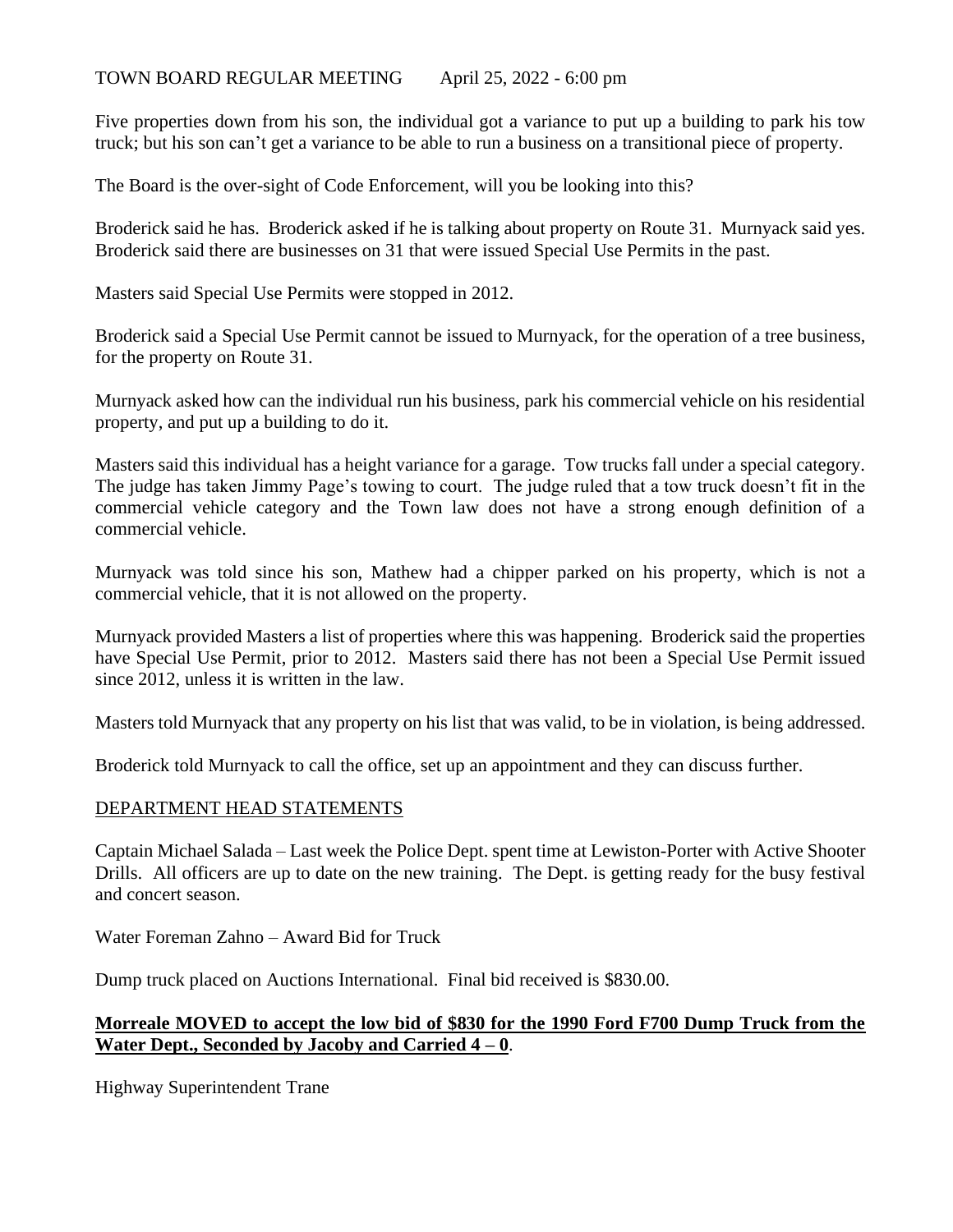The Town Board and Trane received a letter of retirement from Deputy Superintendent of Highway Brian Christman.

Broderick read the letter and wishes Brian all the best.

## **Broderick MOVED to accept Brian Christman's letter of retirement, with regret, Seconded by Geiben and Carried 4 – 0**.

Trane said Christman has worked for the Town for 40 years and will really be missed.

Christman has his Road Masters and Road Masters II out of Cornell. He is like an encyclopedia, anything Trane needed to know, Brian had already done the research or was in the middle of it. He has helped other departments, other Towns and many people relied on him.

Senior Director M. Olick

Olick invited the Board to attend the Annual 80's & 90's Birthday Party at the Center on May  $10^{th}$ .

The pool table will be picked up on Saturday.

Recreation Director C. Cvijetinovic

Baseball Registration is complete. There are approximately 345 kids registered.

## APPROVAL OF MEETING MINUTES

## **Geiben MOVED to approve Work Session – April 11, 2022 meeting minutes, Seconded by Jacoby and Carried 4 – 0**.

AUDIT PAYMENT - Councilman Jacoby

## **Jacoby MOVED to approve the Regular Abstract of Claims numbered 22-00902 thru 22-01041 and recommend payment in the amount of \$593,880.91, Seconded by Morreale and Carried 4 – 0**.

PENDING / OLD BUSINESS None

NEW BUSINESS - Residents / Public Correspondence - None

#### SUPERVISOR BRODERICK

Deputy Building Inspector Ed Zimmerman worked very hard to receive bids for the exterior painting of the Outfall Building and the Sanborn Park Bathroom / Exterior building.

Zimmerman received three bids for the Bathroom / Exterior Building – Sanborn Park: Braendel Painting & Services, Inc - \$7,470.00; Scott Hefferon Painting - \$10,150.00; Porter Drywall & Painting - \$11,729.00.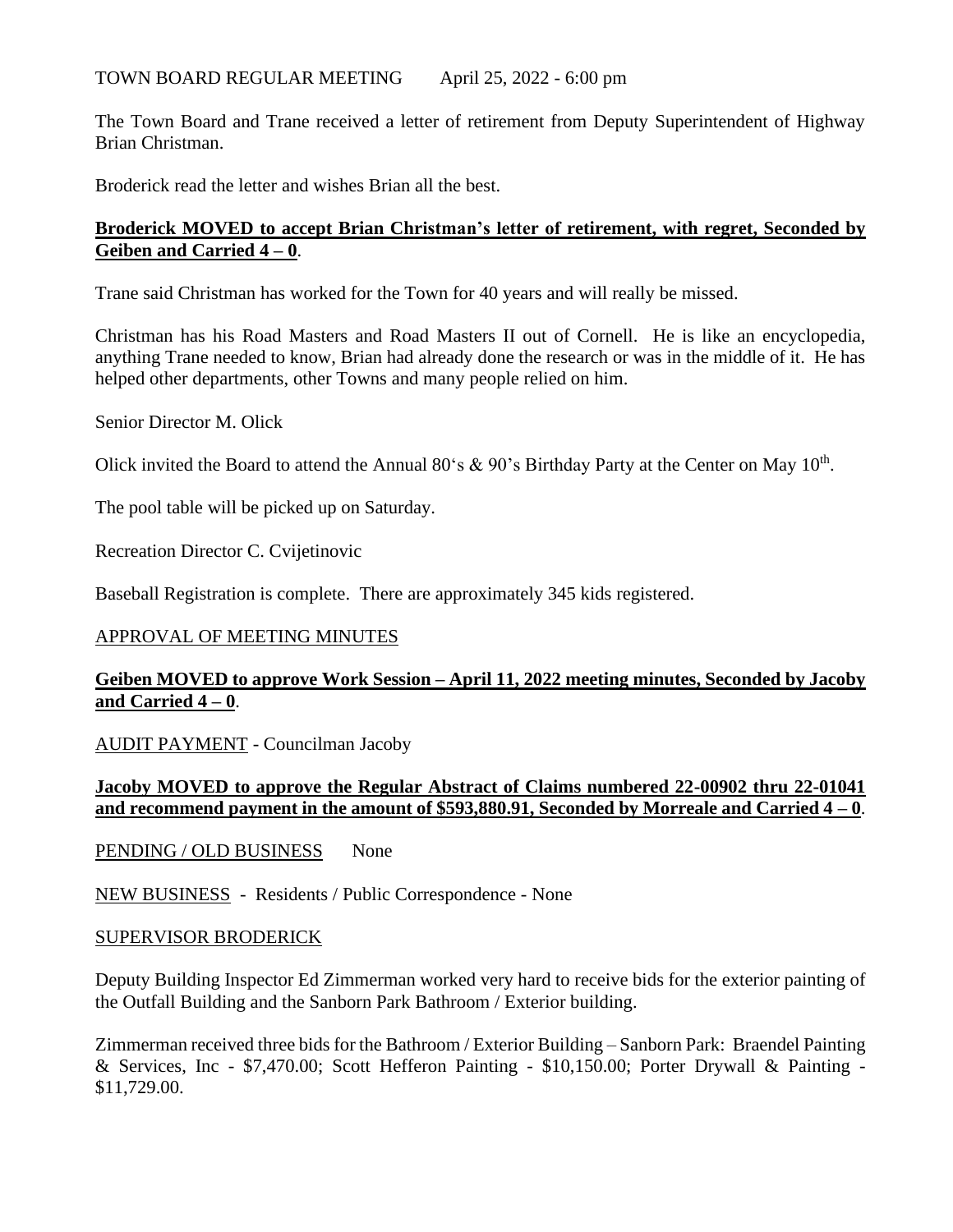### **Jacoby MOVED to award the Sanborn Park Bathroom / Exterior Building bid to Scott Hefferon Painting in the amount of \$10,150.00, Seconded by Morreale and Carried 4 – 0**.

Zimmerman received three bids for the Exterior Painting of the Outfall Building: Braendel Painting & Service, Inc. - \$2,000.00; CertaPro Painters - \$5,760.00; Scott Hefferon Painting - \$4,900.

### **Morreale MOVED to award the Exterior Painting of the Outfall Building to Scott Hefferon Painting in the amount of \$4,900.00, Seconded by Geiben and Carried 4 – 0**.

Addition to the Upper Mountain Fire Company rolls.

### **Broderick MOVED to add Heikoop, Hendrick – County Club Trail, to the Upper Mountain Fire Company roster, Seconded by Geiben and Carried 4 - 0**

Finance - Budget Revisions

The following is an annual transfer for profit/loss of Recreation Department Special Events/Recreation Concessions. Special Events – Recreation Special Events & Concessions revenue - \$11,318.50, exceeded expenses - \$10,098.28.

Agnello requesting approval to transfer \$1,220.22 of net revenue to the H61 account. The H61 account was created to carry forward any Special Event and Concession profit/loss to cover future improvements. The actual transfer will be:

\$1,220.22 into H61-0000-0200-0000 (Cash) and into H61-1000-5031-0000 (Transfer In) \$1,220.22 from A00-0000-0200-0000 (Cash) and from A00-9950-0905-0000 (Transfer Out)

The current balance in H61 is \$221,375.41, after this transfer the balance will be \$222,595.63.

### **Geiben MOVED to approve the above transfer for the profit/loss of Recreation Department Special Events/Recreation Concessions, Seconded by Morreale and Carried 4 – 0**.

Approval for transfer of \$217.00 from Safety Inspection Contractual - B00-3620-0400-0000 to Safety Inspection Equipment - B00-3620-0200-0000 to cover the purchase of computer equipment.

### **Geiben MOVED to approve the above 2022 budget revision, Seconded by Jacoby and Carried 4 – 0**.

Broderick said the bid from A-1 Landscaping for the Pavilion at the Riverfront Park was approved at the March 28<sup>th</sup> Town Board meeting.

Trane has an estimated cost of \$200,000 to finish the paving and complete other work at the park.

Broderick is requesting a motion to transfer funds from A-Fund and B-Fund Balance to cover the cost of the paving and the pavilion.

## **Geiben MOVED to transfer \$400,000 from A-Fund Balance and \$300,000 from B-Fund Balance to cover these costs, Seconded by Morreale and Carried 4 – 0**.

These funds will be transferred to H-23 – Capital Account for the Park.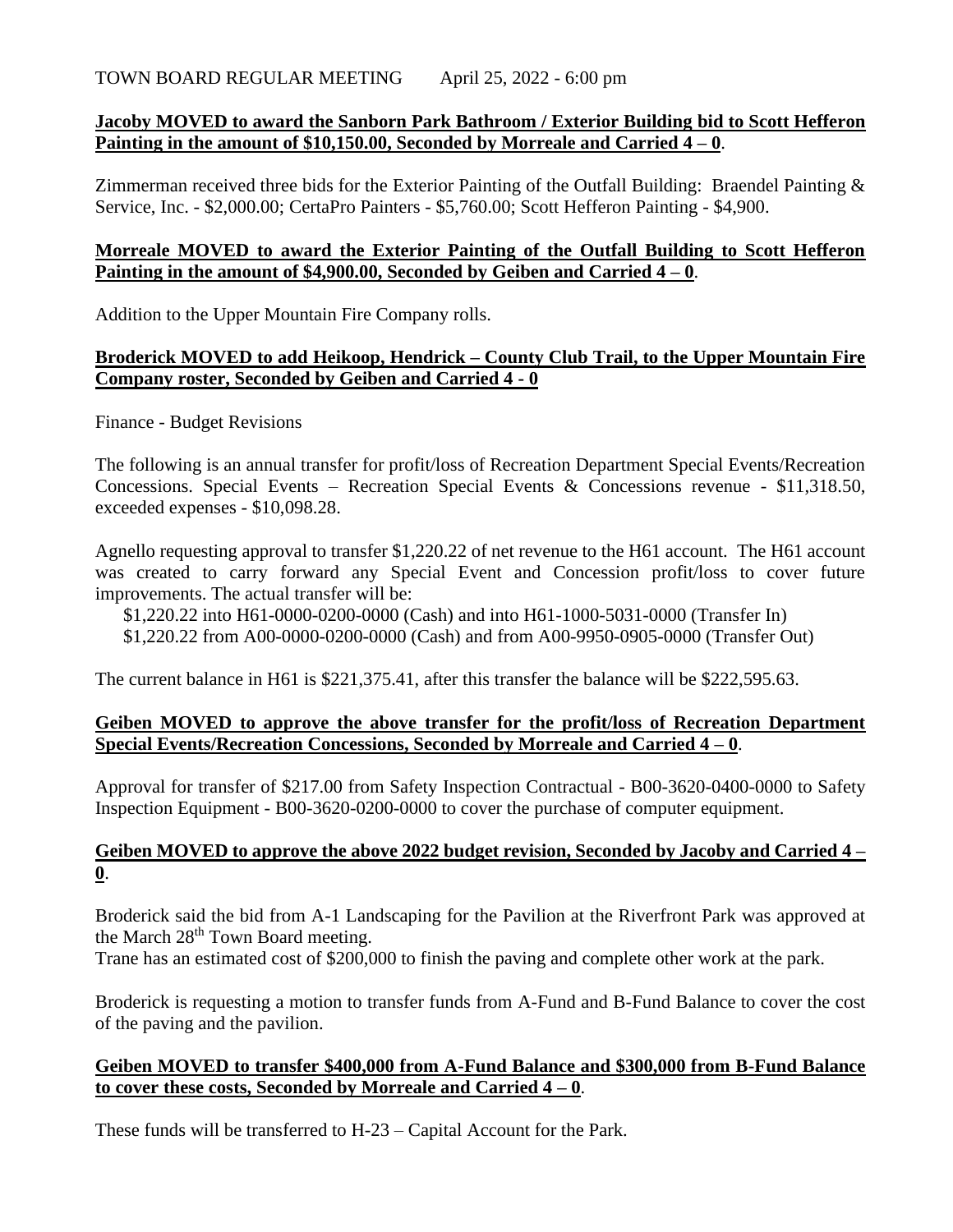### TOWN BOARD REGULAR MEETING April 25, 2022 - 6:00 pm

Agnello updated the Board on the Town property and cyber insurance, which is up for renewal. Agnello has been working with the current Town insurance company (USI Insurance) for months, and met last week with the representative. The property insurance coverage is the same as last year. There are a few changes due to additions/deletions of vehicles and equipment. The cost for the property insurance renewal is \$175,685.73, which is higher than last year by 5.28% or \$8,812.29.

Last year was the first year the Town elected for cyber insurance and the cost was minimal. This year the cost is substantial. The cost, coverage, and deductibles have changed. The environment for cyberattacks is unstable and municipalities are extremely vulnerable. Insurance agents were only able to receive responses from two companies willing to write the Town a proposal.

Cyber insurance quotes expire after two weeks because the market is so volatile. The cost for cyber insurance renewal is \$17,004.00, which is \$15,206.80 higher than last year. This is the cheapest cyber insurance that could be secured. The Town is working on implementing greater securities with IT Services Consultants. More security changes will be happening on Town emails and servers. Hopefully, our increased security measures will reduce our risk of exposure and future costs.

The Town budgeted a 6% increase based on the expectations of the market. With the unforeseen increase in cyber insurance costs, the Town is over its 2022 insurance budget of \$179,200.00 by \$13,489.73. This will need to be funded through other budgets within various Funds.

Geiben asked how this will be paid. Agnello will work this out and present at the next meeting.

Agnello is asking for the Board to approve both contracts and authorize the Supervisor to sign. They have been reviewed by the Town Attorney.

## **Geiben MOVED to approve the Town Property Insurance contract and the Cyber Insurance contract, Seconded by Jacoby**

Morreale asked what this will cover. Agnello said this covers any ransom, computer repair, they deal with the individuals holding the Town ransom and help build back up the system.

## **Motion Carried 4 – 0**.

## **Geiben MOVED to authorize the Supervisor to sign the two contracts, Property & Cyber Insurance, Seconded by Jacoby and Carried 4 – 0**.

#### COUNCILMAN GEIBEN

Liaison Report - Older American's Month Proclamation

Geiben read the Town's Older American's Month Proclamation to be presented to Seniors on May 10<sup>th</sup>.

## **Geiben MOVED for approval of the Proclamation, Seconded by Jacoby and Carried 4 – 0**.

## COUNCILMAN JACOBY